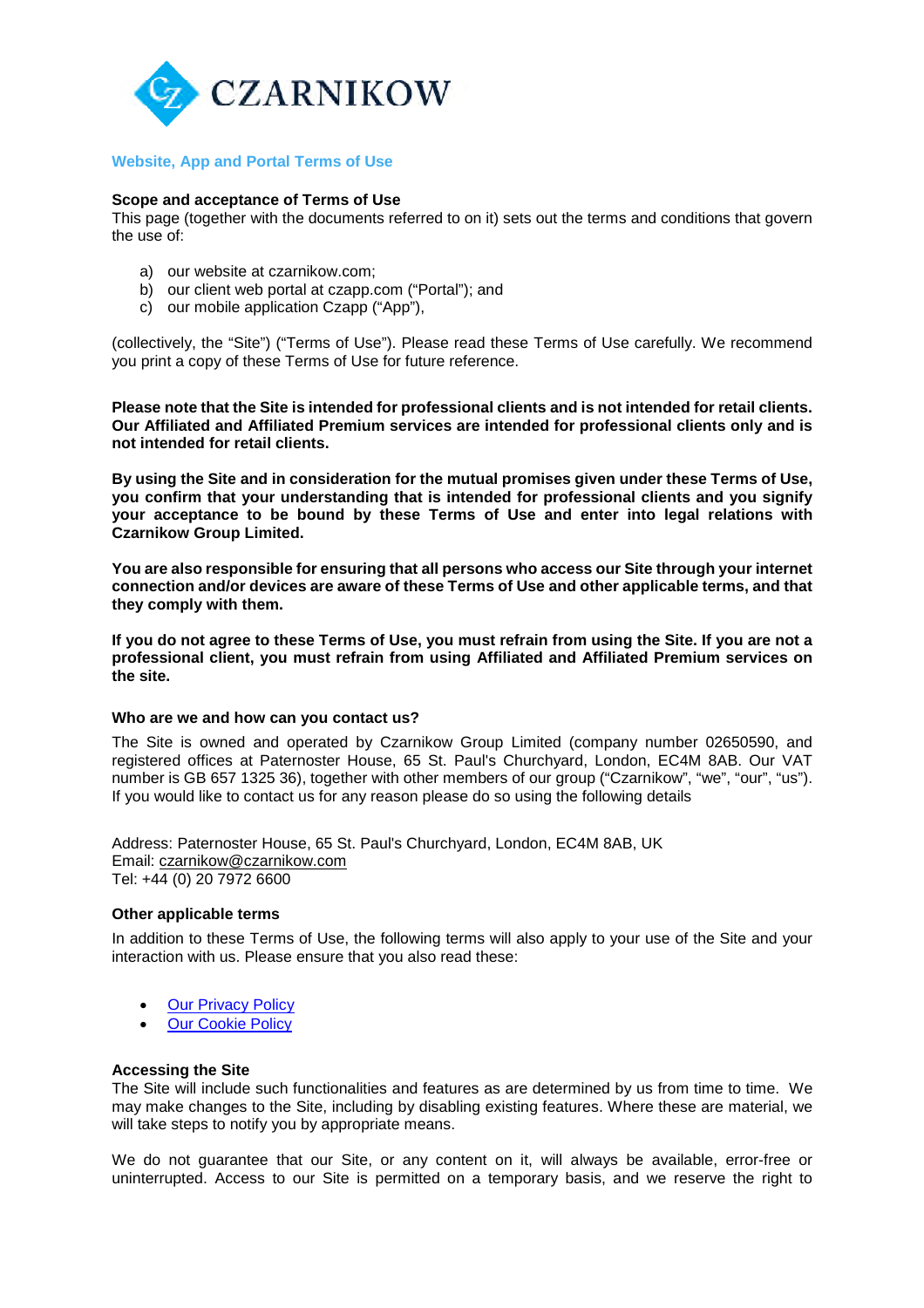

withdraw, restrict, discontinue, suspend or amend access to the Site from time to time for all or some users of the Site. Where required, will try and give you reasonable notice of any suspension or withdrawal by appropriate means. To the extent permitted by law, we will not be liable if for any reason our Site is unavailable at any time or for any period.

# **Registration**

#### *Account creation*

In order to access certain elements of the Site, including the Portal and the App, you are required to register and create an account ("Account"). The type of account that you are able to create, and the type of content that you are able to access through that Account, will depend on the type of user that you are.

If you hold a trading contract with us, you will be an "Affiliated User" and you will have free access to limited opinions, market data and full access to your trading positions and documents relating to your trading contract.

As an Affiliated User, you may subscribe to additional premium content by payment of an applicable fee (which you will be informed of and will be required to accept prior to payment) ("Affiliate Premium User"). As an Affiliated Premium User, you will obtain access to additional premium opinion, market data and select third party content (which is subject to the section below titled "Third party content and links").

If you do not hold a trading contact with us, you will be an "Unaffiliated User" and you will have free access to limited opinions and market data. The section below titled "Additional terms that apply if you are a consumer" will also apply to the extent that you are an Unaffiliated User that is a consumer.

To use any features of the Portal and the App, you must have an Account. As part of the Account registration process, we will ask you to provide or confirm information about yourself such as your name and contact details. You may also be asked to provide further information as part of your Account usage. You are responsible for and warrant that all information that you provide is true, complete and accurate. You are responsible for ensuring any information you provide and that is stored as part of your Account is up to date.

### *Keep your Account details safe*

If you choose, or you are provided with, a username, password or any other piece of information as part of our security procedures, you must treat such information as confidential, and you must not disclose it to any third party. You acknowledge and agree that any access to or use of the Site by means of the credentials associated with your Account is deemed to be access or use by you. We have the right to disable any username or password, whether chosen by you or allocated by us, at any time, if in our reasonable opinion you have failed to comply with any of the provisions of these Terms of Use. Where required, will try and give you reasonable notice of this by appropriate means.

#### *Refusal and suspension*

We may refuse to create an Account and we may suspend or cancel/terminate your Account (effective immediately) for any reason including if we suspect that any information that you provide is not correct, or that you are not eligible for a particular type of Account, or your Account has been misused or you have committed a breach of Terms of Use. Where required, we will try and give you reasonable notice of this by appropriate means.

### **Acceptable Use**

You may only use the Site for lawful purposes. You warrant and agree that you will not use the Site: (i) in any way that breaches these Terms of Use, any applicable local, national or international law or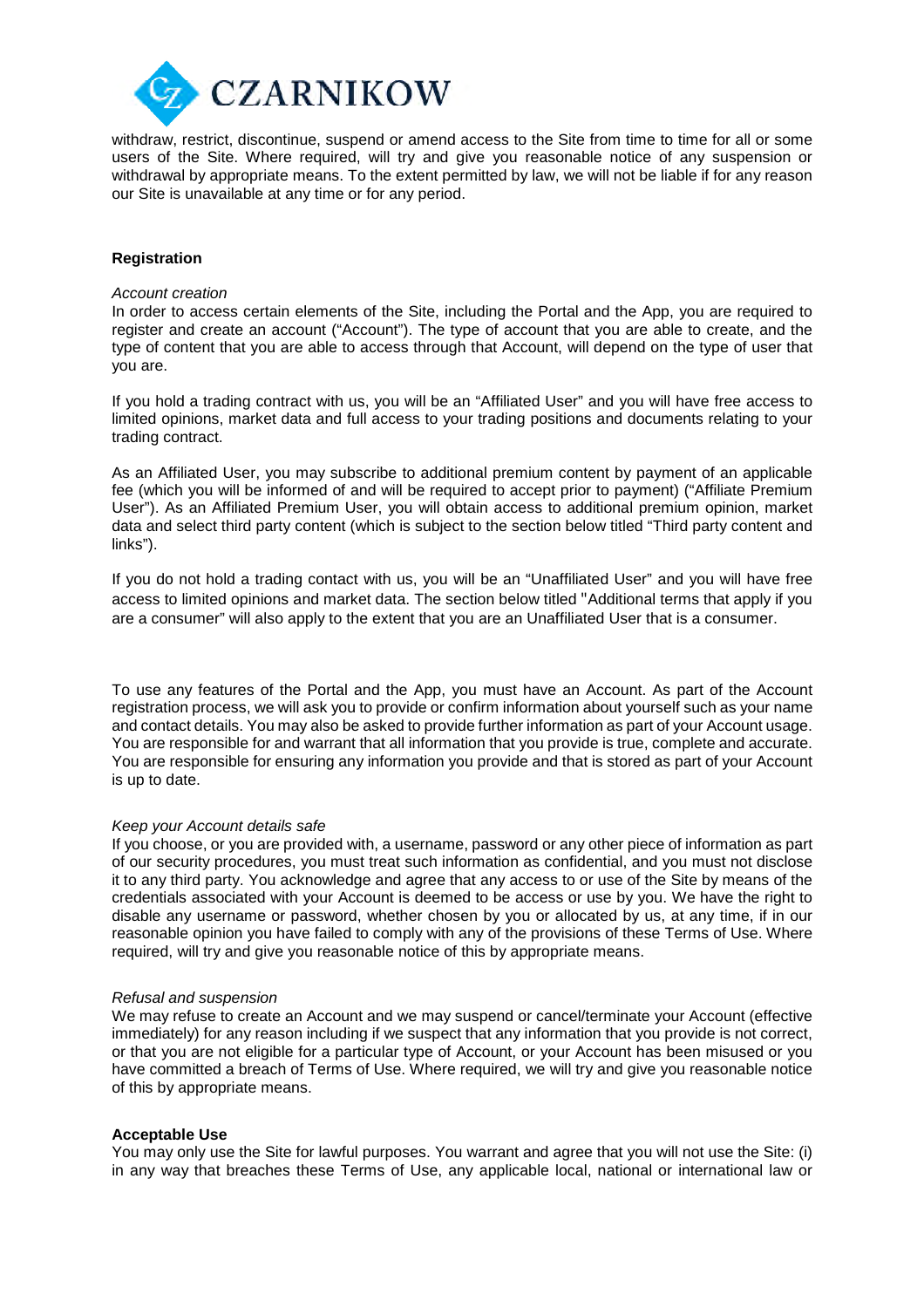

regulation; (ii) to send, knowingly receive, upload, download, use or re-use any material which does not comply with these Terms of Use; to transmit, or procure the sending of, any unsolicited or unauthorised advertising or promotional material or any other form of similar solicitation (spam); (iii) to impersonate another person or create a false or misleading identity for the purpose of misleading others as to your identity, or to collect information about other users; (iv) in any way that interferes with another user's use and enjoyment of the Site or in any other manner that could damage, disable, overburden or impair the Site; (v) to access information (including by bypassing or attempting to bypass security mechanisms) within the App or Portal if you do not have an appropriate Account or permissions; (vi) to exploit it for your own commercial purposes; or (vii) to provide access to materials which may infringe the rights, including intellectual property rights, of any third parties.

Further, you warrant that you will not: (i) knowingly introduce into the Site viruses, trojans, worms, logic bombs or other material which is malicious or technologically harmful; (ii) attempt to gain unauthorised access to our Site, the server on which our Site is stored or any server, computer or database connected to our Site or; (iii) attack our Site via a denial-of-service attack or a distributed denial-of service attack. By breaching the foregoing, you would commit a criminal offence under the Computer Misuse Act 1990. We will report any such breach to the relevant law enforcement authorities and we will co-operate with those authorities by disclosing your identity to them. In the event of such a breach, your right to use our Site will cease immediately.

### **User generated content**

Certain functionality on the Site, (such as within the Portal and the App) and our official social media profiles may allow users to upload content and interact with one another (enabling you to see content uploaded by other users and vice-versa) (**User Content**). You warrant that your User Content is accurate and in compliance with applicable local, national or international law or regulation. You warrant that your User Content does not contain or promote offensive, defamatory, deceptive, discriminatory, hateful, threatening, abusive, illegal/unlawful or explicit content; does not infringe any rights, including intellectual property rights, of any third parties; and does not state or imply an association or emanation from us.

You will be responsible and liable to us for any claims, damages or expenses that we suffer arising from your deliberate, reckless or grossly negligent breaches of the above warranties associated with Acceptable Use and User Content.

All User Content you upload to the Site will be considered non-confidential and non-proprietary. You retain all of your ownership rights in your content, but you grant us a perpetual, worldwide, nonexclusive, royalty-free, transferable licence to use, modify, copy, sub-licence, distribute, reproduce, adapt, transmit, publish and/or broadcast, publicly perform, communicate and display the User Content in any manner and by any means which we may determine.

We retain the right to remove any User Content. Notwithstanding the foregoing, we accept no responsibility or liability for any User Content, or how other users may use your User Content. In particular, you acknowledge and agree that we do not authorise, condone or endorse any User Content of any other user, and are not responsible for the accuracy, legality or decency of such content. You are solely responsible for verifying the veracity of any claims or statements made in any of your User Content.

## **Ownership and intellectual property**

We are the owners or the licensee of all intellectual property rights in our Site, and in the material published on it. Those works are protected by copyright laws and treaties around the world. All such rights are reserved.

We authorise you on a non-exclusive and revocable basis to print off one copy, download extracts of any page(s) from our Site for your personal reference and draw the attention of others to material posted on our Site. You must not modify the paper or digital copies of any materials you have printed off or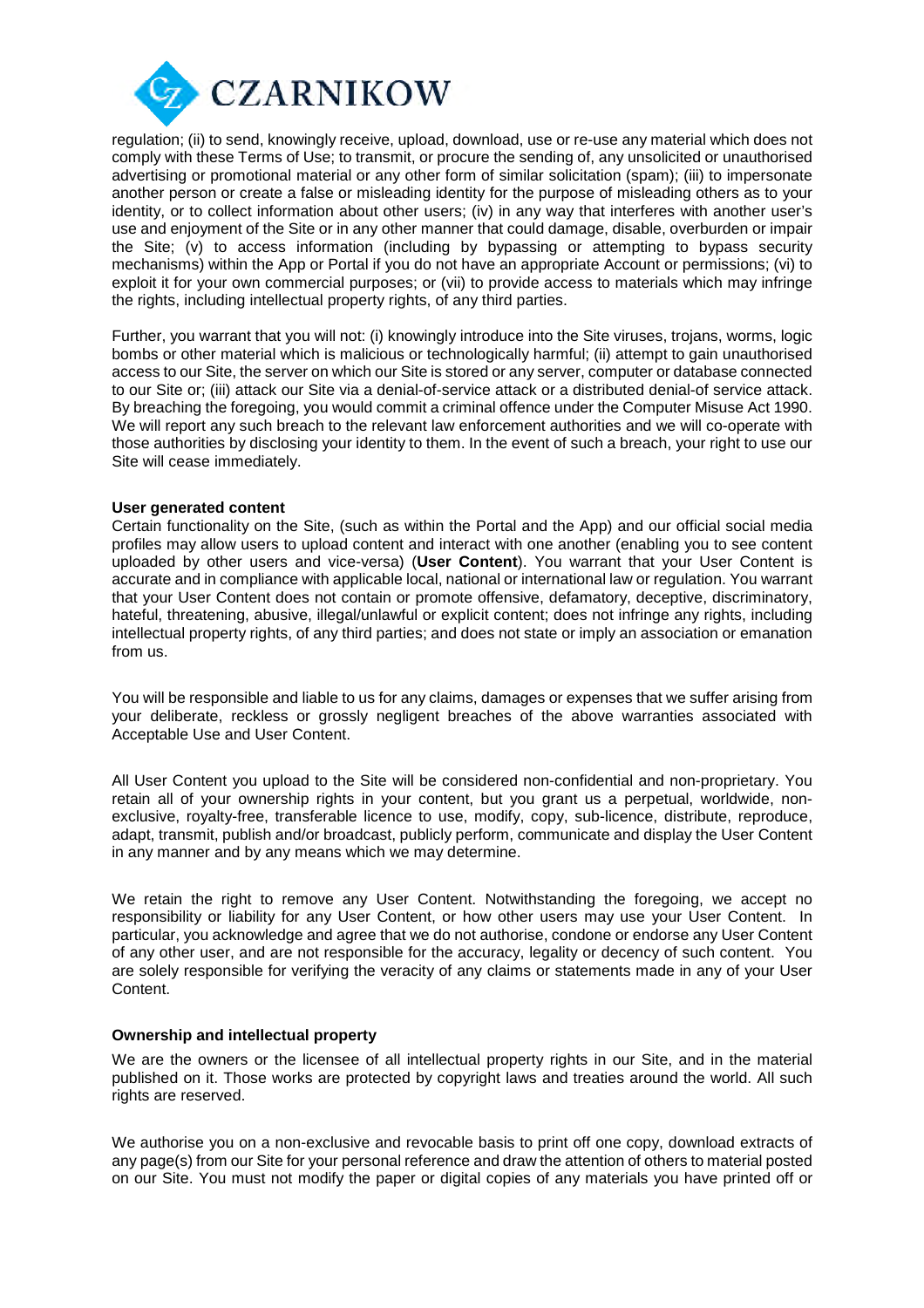

downloaded in any way, and you must not use any illustrations, photographs, video or audio sequences or any graphics separately from any accompanying text. Our status (and that of any identified contributors) as the authors of material on our Site must always be acknowledged.

Except as expressly provided above, nothing in these Terms of Use or this Site should be considered as granting any licence or right to any copyright, trademarks or other intellectual property rights of Czarnikow or any third party.

If you print off, copy or download any part of our Site in breach of these Terms of Use, your right to use our Site will cease immediately and you must, at our option, return or destroy any copies of the materials you have made.

### **Personal data**

Any personal data that we collect from you or that you provide to use pursuant to these Terms of Use will be used and disclosed in accordance with our Privacy Policy, available here. By using our Site and services you acknowledge our use of your personal data in accordance with our Privacy Policy.

### **Regulatory**

Czarnikow Group Limited is not authorised or regulated by the UK's Financial Conduct Authority (**FCA**).

However, certain limited content (namely, the "Market View Report") is provided by C. Czarnikow Sugar Futures Limited.

C. Czarnikow Sugar Futures Limited is authorised and regulated by the FCA. Its Firm Reference Number is 150142.

In the United Kingdom, this website is a financial promotion and has been approved solely for the purposes of Section 21 of the Financial Services Markets Act 2000 relating to the communication of invitations or inducements to engage in investment activity by C. Czarnikow Sugar Futures Limited.

The information on this Site does not constitute investment advice.

### **Do not rely on information on this Site**

The Site contains information. In addition to the foregoing, we maintain official profiles on various social media platforms.

The content and information on and within the Site and our social media profiles is provided for general information only. It is not advice or opinions on which you should rely nor is it an advertisement, an invitation, an offer or a solicitation, to buy or sell any financial product or security or to engage in any investment activity, or an offer of any banking or financial service.

You must obtain professional or specialist advice before taking, or refraining from, any action on the basis of the content on our Site or our social media profiles.

Although we make reasonable efforts to update the information on our Site, to the extent permitted by law, we make no representations, warranties or guarantees, that the content on our Site and our social media profiles is accurate, complete or up to date (whether express or implied).

### **Security**

We take reasonable steps to protect the information that you transmit using the Site. However, we cannot guarantee the security of any information that you transmit to us using the Site. Therefore, any information you transmit using the Site is transmitted at your own risk.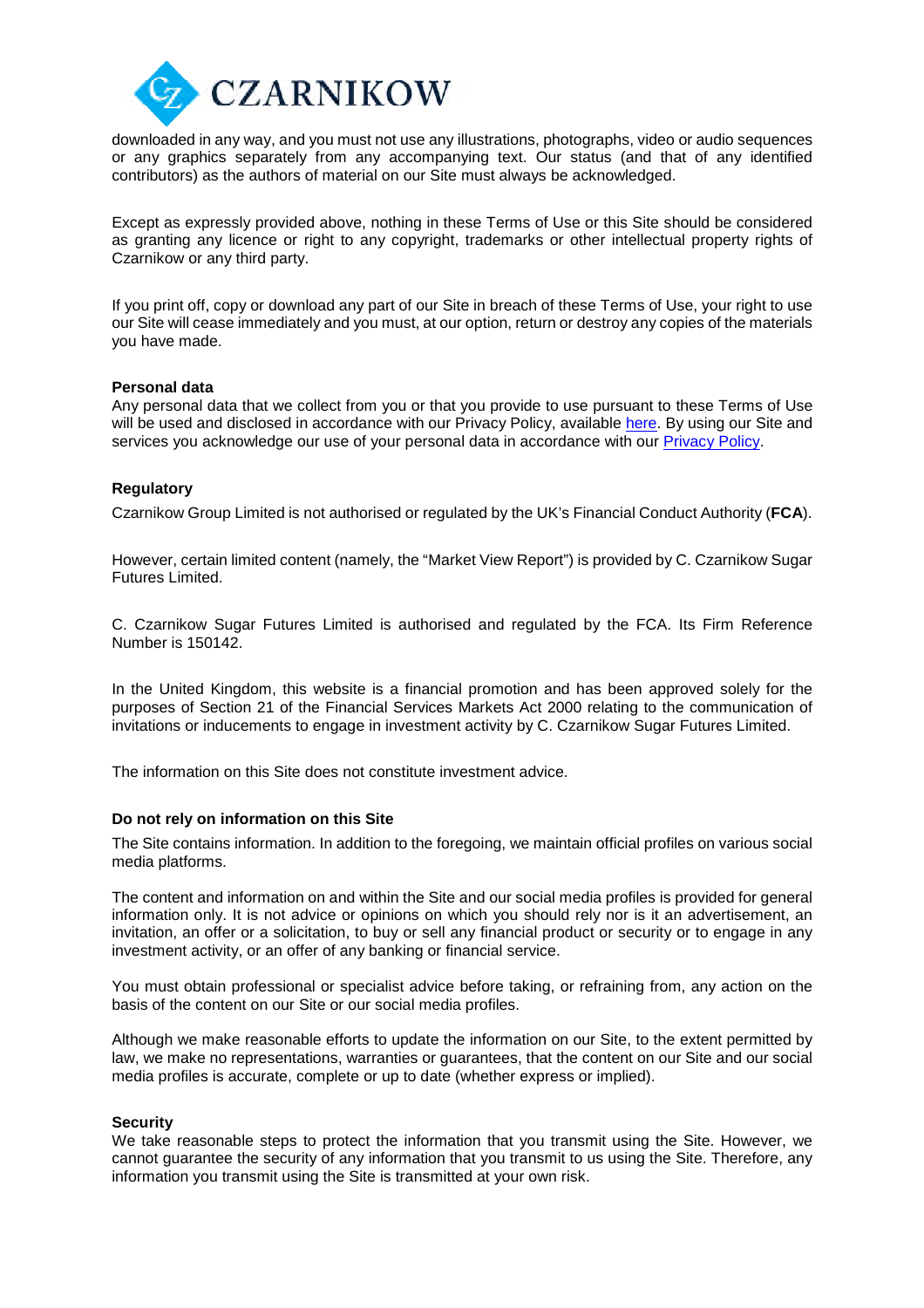

We do not quarantee that the Site will be free from bugs or viruses. You are responsible for configuring your information technology, computer programmes and platforms, mobile and other devices to access our Site. You should use your own virus protection software and ensure that the version of the App your use is the most up-to-date.

To the extent permitted by law, we will not be liable for any loss or damage caused by a distributed denial-of-service attack, viruses or other technologically harmful material that may infect your computer equipment, computer programs, mobile or other device, data or other proprietary material due to your use of the Site or to your downloading of any material posted on it, or on any website linked to it ("Virus Attacks").

# **Third party content and links**

The Site may contain links to other websites, and information and materials from third parties, including advertisements, feeds, data information and social media content ("Third Party Materials"). "Third Party Materials" also includes third party social media platform providers. We do not have control over, and are not responsible for any Third Party Materials and accept no responsibility for them or for any loss or damage that may arise from your use of them. Unless expressly stated otherwise, we do not sponsor or endorse the Third Party Materials.

# **Exclusions and limitations**

To the extent permitted by law, we disclaim and exclude all warranties, conditions, representations and terms, whether express or implied by statute, common law or otherwise, with respect to this Site or the information, content, materials, services included in this Site including, without limitation, as to the accuracy or completeness of the Site, as to whether it is up to date and as to the condition and fitness for purpose of services displayed or provided. We reserve the right, at its sole discretion, to amend or withdraw any services, content or functionality offered on this Site.

To the extent permitted by law and subject to the "Additional terms that apply if you are a consumer", in no event shall we be liable for any claim, loss, demands or damages of any kind whatsoever (whether for breach of contract, arising in tort (including negligence), for breach of statutory duty or otherwise) arising out of or in connection with the use of this Site or the information, content or materials included on this Site, including without limitation: (i) use or inability of use of the Site; (ii) any content of the Site and reliance on such content (including as to the quality, accuracy, completeness or fitness for purpose whatsoever); (iii) any content submitted or uploaded to the Site (including User Content); (iv) any content of any other website referred to or accessible through the Site; (v) any Virus Attacks; (vi) use of Third Party Materials; (vii) any failure to comply with these Terms of Use where such failure is due to circumstances beyond our reasonable control; (viii) loss of actual or anticipated profits (including loss of profits on contracts); (ix) loss of revenue; (x) loss of business; (xi) loss of opportunity; (xii) loss of anticipated savings; (xiii) loss of goodwill; (xiv) loss of reputation; (xv) loss of damage to or corruption of data; (xvi) loss of use of money or otherwise; (xvii) or indirect or consequential loss or damage of any kind, whether such claims, loss, demands or damages were foreseeable, known or otherwise ("Losses").

Without prejudice to the foregoing, in any circumstances, our total liability to you under these Terms of Use will be capped at £100 (the "Cap").

This statement does not affect your statutory rights or other rights under English Law which are not capable of being limited or excluded, including liability for death or personal injury arising from the Company's negligence, and for fraud or fraudulent misrepresentation,

### **Linking to the Site**

You may link to the Site provided you do so in a way that is fair and legal and does not damage our reputation or take advantage of it. You must not establish a link in such a way as to suggest any form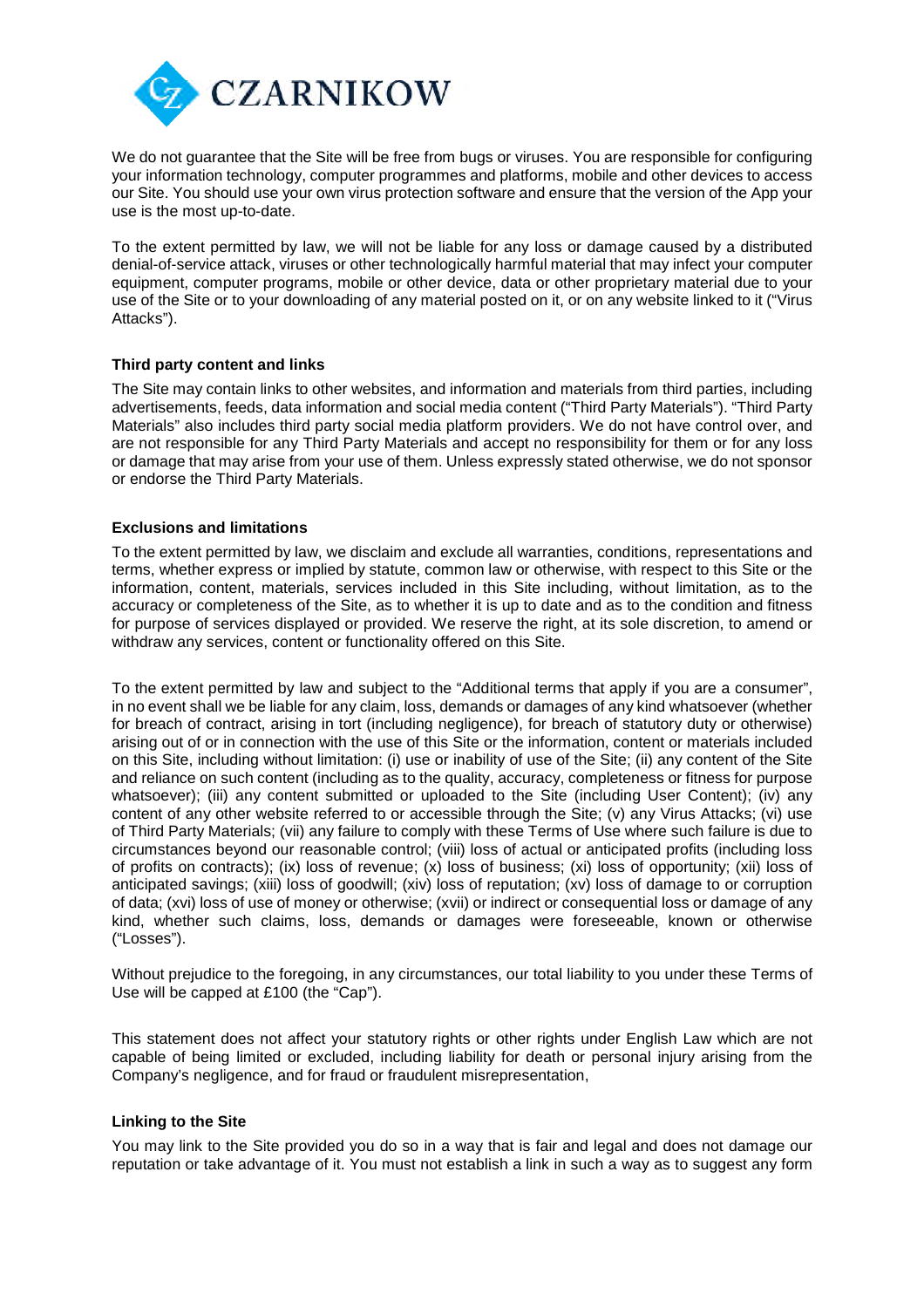

of association, approval or endorsement on our part where none exists. You must not frame any portion or pages of the Site on any other site. The website in which you are linking must comply in all respects with the "Acceptable use" standards set out above. We reserve the right to withdraw linking permission without notice

## **We may make changes to these Terms**

We may revise these Terms of Use at any time by amending this page. Please check this page from time to time to take notice of any changes we made, as they are binding on you. Some of the provisions contained in these Terms of Use may also be superseded by provisions or notices published elsewhere on our Site. Continued use of the Site will be deemed acceptance of the updated or amended terms.

### **Governing law and jurisdiction**

These Terms of Use and any non-contractual obligations arising out of or in connection with it are governed by English law.

Subject to the "Additional terms that apply if you are a consumer", the English courts have exclusive jurisdiction to settle any dispute arising out of or in connection with these Terms of Use (including a dispute relating to the existence, validity or termination of these Terms of Use or any non-contractual obligation arising out of or in connection with these Terms of Use).

### **Additional terms that apply if you are a consumer**

A "consumer" is an individual acting for purposes that are wholly or mainly outside that individual's trade, business, craft or profession.

**Please note that Affiliated User Accounts and Affiliated Premium User Accounts are not intended for use by consumers. As such, these additional terms do not apply to Affiliated Users and Affiliated Premium Users.**

**Czarnikow acknowledges that Unaffiliated Users may in certain cases be acting as consumers. These terms apply in addition to the remainder of these Terms of Use to the extent that an Unaffiliated User is acting as a consumer:**

### *Additional information*

(a) the App/Portal is provided for free. Any additional fees to be charged for your use of App/Portal following registration (such as in-app purchases) will be disclosed to you in advance of payment being taken and will only be charged following your confirmation to any such chargeable elements; (b) subject to the provisions in these Terms of Use, the App/Portal will be provided once you create an Account; (c) we may suspend or terminate your account as set out in these Terms of Use. You may cancel your Account at any time with immediate effect by contacting us as set out above; and (d) in addition to the "Governing law and jurisdiction" terms, please note that disputes may be submitted for online resolution to the European Commission Online Dispute Resolution platform which can be accessed here.

#### *Liability to consumers*

If (as a requirement of applicable law or otherwise), we are held liable for any Losses to you, we are only responsible for Losses you suffer that are a foreseeable result of our breaking these Terms of Use or our failing to use reasonable care and skill but we are not responsible for any Losses that is not foreseeable. In any circumstances, our total liability to you will be subject to the Cap.

#### *Damage caused by the App*

Where the App causes damage to your registered device or other digital content on your registered device and such damage is caused by our failure to use reasonable skill and care, we will either repair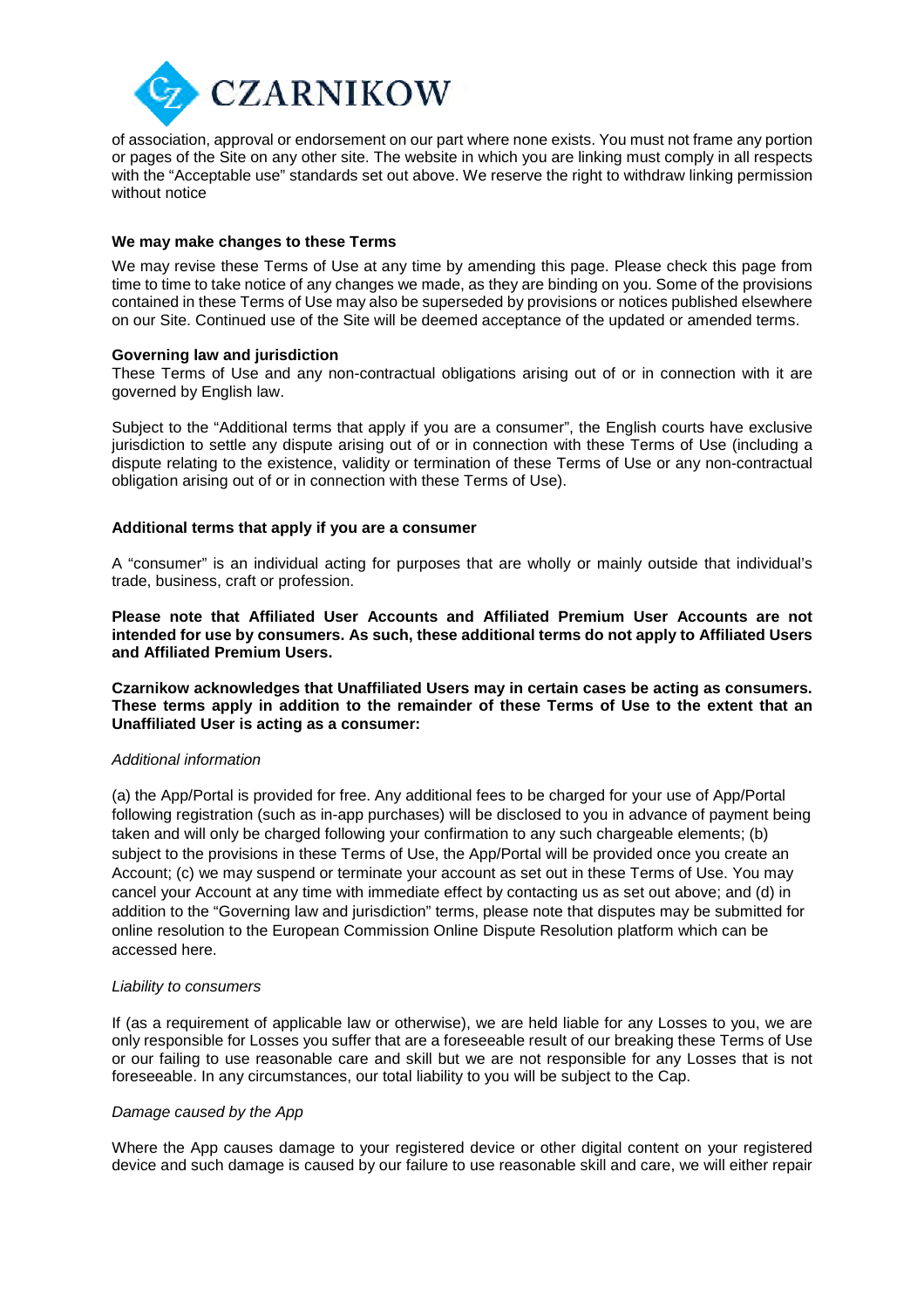

the damage or pay you appropriate compensation (which shall be limited to the Cap). However, we will not be liable for damage that you could have avoided by following our advice to apply an update offered to you free of charge or for damage that was caused by you failing to correctly follow installation instructions or to have in place the minimum system requirements advised by us from time to time.

## *Loss of right of withdrawal in relation to the App*

By downloading the App, you hereby consent to immediate performance of the contract and acknowledge that you will lose your right of withdrawal from the contract once the download or streaming of the App has begun.

#### Jurisdiction

Nothing in these Terms of Use prevents you from bringing proceedings in the country in which you are resident.

#### **Additional provisions**

If we waive any rights available to us under these Terms of Use on one occasion, this does not mean that those rights will automatically be waived on any other occasion.

We may assign, subcontract or otherwise transfer these Terms of Use or any of our rights or obligations under these Terms of Use without your prior consent. You may not assign, subcontract or otherwise transfer these Terms of Use or any of your rights or obligations under these Terms of Use without our prior consent (such consent not to be unreasonably withheld).

If any of these terms are held to be invalid, unenforceable or illegal for any reason, the remaining terms will nevertheless continue in full force.

The Terms of Use are not enforceable under the Contracts (Rights of Third Parties) Act 1999 by a person who is not a party to these Terms.

These terms of use were last updated on: April 25<sup>th</sup> 2019